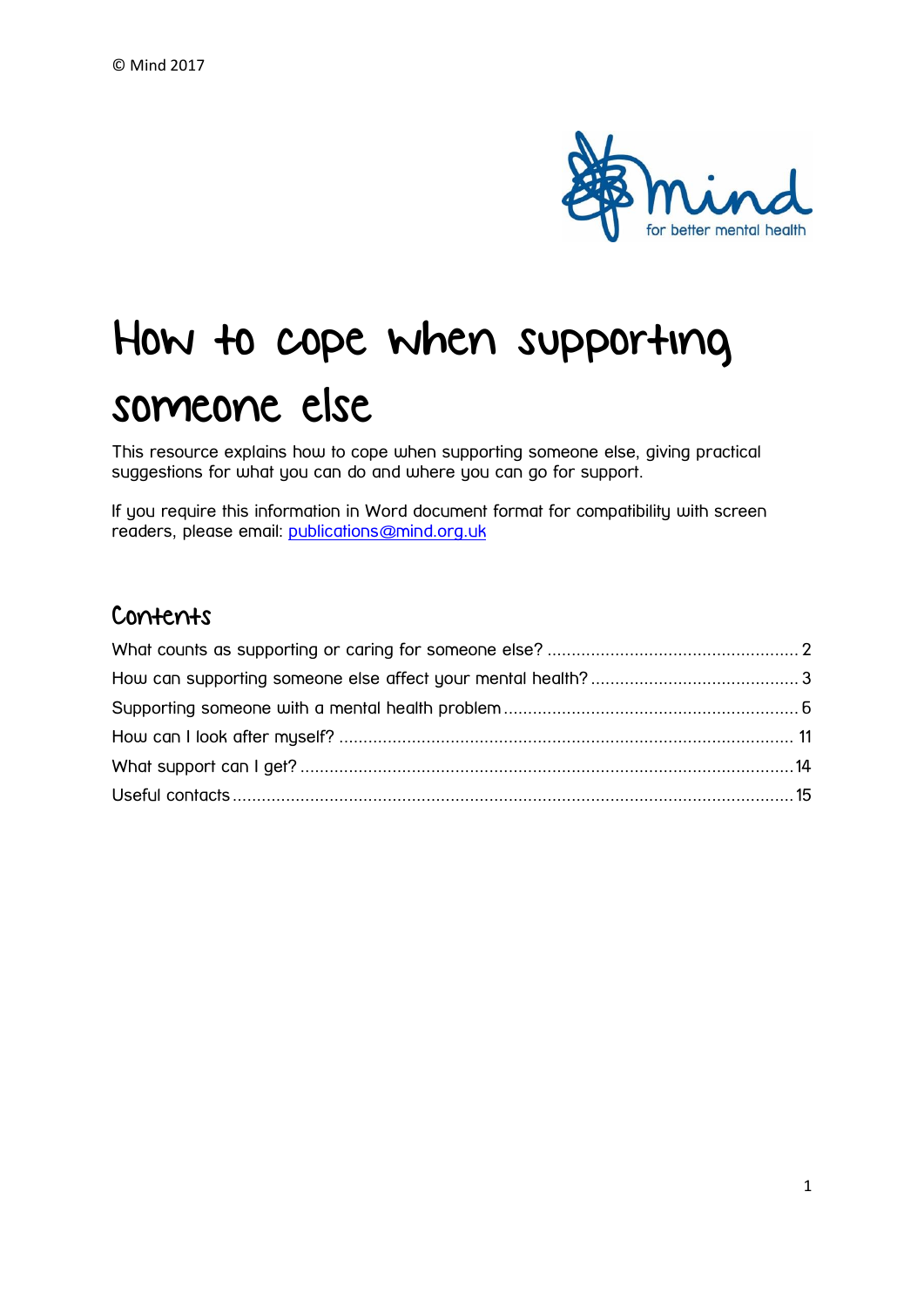## <span id="page-1-0"></span>What counts as supporting or caring for someone else?

Supporting someone else is sometimes called caring. You are a carer if you provide (unpaid) support and care for someone who has an illness, disability, mental health problem or addiction. People often assume that carers tend to be women but research shows that around four in ten carers are men.

Being someone's carer probably only describes part of your relationship with them. You may also be a parent, partner, sister, brother, child, friend or other family member. This relationship can be just as (or more) important to you. You may also have other caring roles as well, for example as a

Supporting others can be mentally and physically exhausting. The time you spend caring can really vary too – some people look after someone for just a short time and others find themselves caring for someone for the long term.

Note: throughout this resource we've used the words 'they' and 'them' to refer to the person you are supporting.

#### Caring and the benefits system

The benefits system only defines you as a carer if you meet the criteria for [Carers](https://carers.org/content/carers-allowance)  [Allowance](https://carers.org/content/carers-allowance) (the main welfare benefit for carers in the UK).

But even if you don't meet this criteria, you may still be considered a carer by your local authority (council), and have needs for additional support. See our legal page on [carers'](https://www.mind.org.uk/information-support/legal-rights/health-and-social-care-rights/carers-social-care-rights/)  [social care rights](https://www.mind.org.uk/information-support/legal-rights/health-and-social-care-rights/carers-social-care-rights/) for more information.

## What might I have to do if I am caring for or supporting someone else?

Caring can mean a range of things. Being patient and giving can feel like part of the normal give and take of any relationship, but sometimes you might find yourself spending a lot more time and effort helping someone else.

You may provide a range of support including:

- giving emotional support
- helping someone [seek help for a mental health problem](https://www.mind.org.uk/information-support/guides-to-support-and-services/seeking-help-for-a-mental-health-problem/supporting-someone-else/?o=24607#.WDWjTdKLTcs)
- helping someone cope with a mental health problem
- cooking and cleaning
- personal care like washing and going to the toilet
- budgeting and looking after finances
- supporting them to live with others in your family (e.g. brothers and sisters)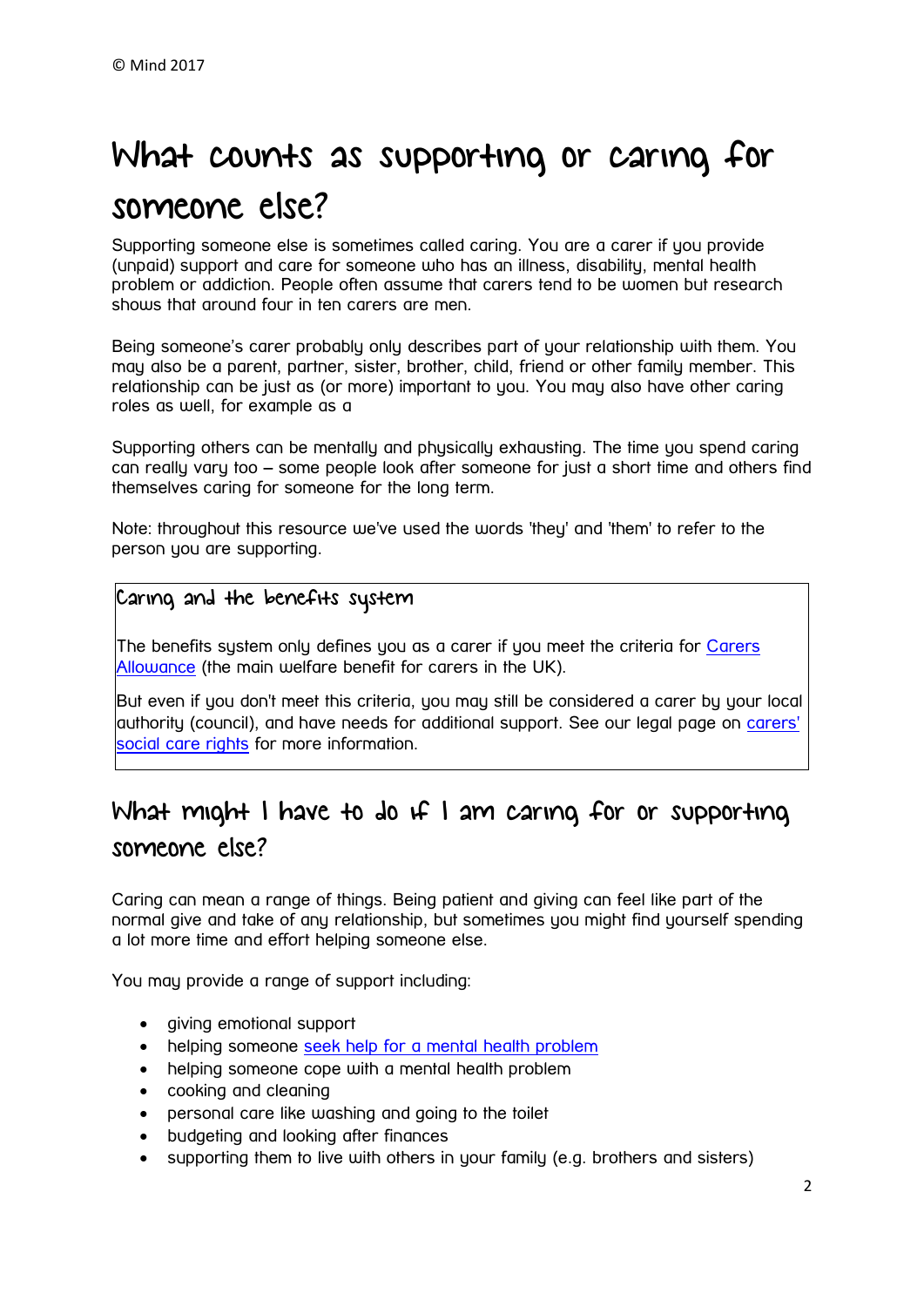- helping other family members understand the needs of the person you are caring for
- giving medicine or providing medical care
- going to appointments and [advocating](https://www.mind.org.uk/information-support/guides-to-support-and-services/advocacy/#.WDWUnNKLTcs) on their behalf (helping them express their views and wishes)
- checking they are safe.

Sometimes they may not accept they need care or support from you. This can make things extra hard. Have a look at our info on [what to do when they won't get help](https://www.mind.org.uk/information-support/helping-someone-else/how-to-cope-when-supporting-someone-else/supporting-someone-with-a-mental-health-problem/#theywontseekhelp) or they push you away and say things that upset you.

"I was completely unaware that what I was doing was a carer role and the effect it was having on me. I didn't think about reaching out for support myself."

## My partner/family member has a mental health problem. Am I a carer?

If you look after someone with a mental health problem you might be unsure about whether what you do 'counts' as caring or whether it's just part of day-to-day life. A lot of people associate caring with physical tasks but giving emotional support can also be a big part of caring. Have a look at our section on supporting someone with a mental health problem for more information.

#### I'm a young person who supports someone else

Lots of young people care for someone else in their family. It can be a tiring and difficult job, especially when you have to fit it in around school or work.

There is a lot of support available to help make things a bit easier for you. The Carers [Trust](https://carers.org/know-your-rights-support-young-carers-and-young-adult-carers-england) can help you find local services near you.

## <span id="page-2-0"></span>How can supporting someone else affect your mental health?

Supporting someone else can affect your mental health and make it harder to stay well. Although you may really want to care for them, you may also find it difficult and upsetting.

Below is a list of challenges that you might face. If you think any of these are affecting you, have a look at our sections on looking after yourself and support for you.

- Stress and worry
- Anxietu
- Less time for yourself
- **•** Isolation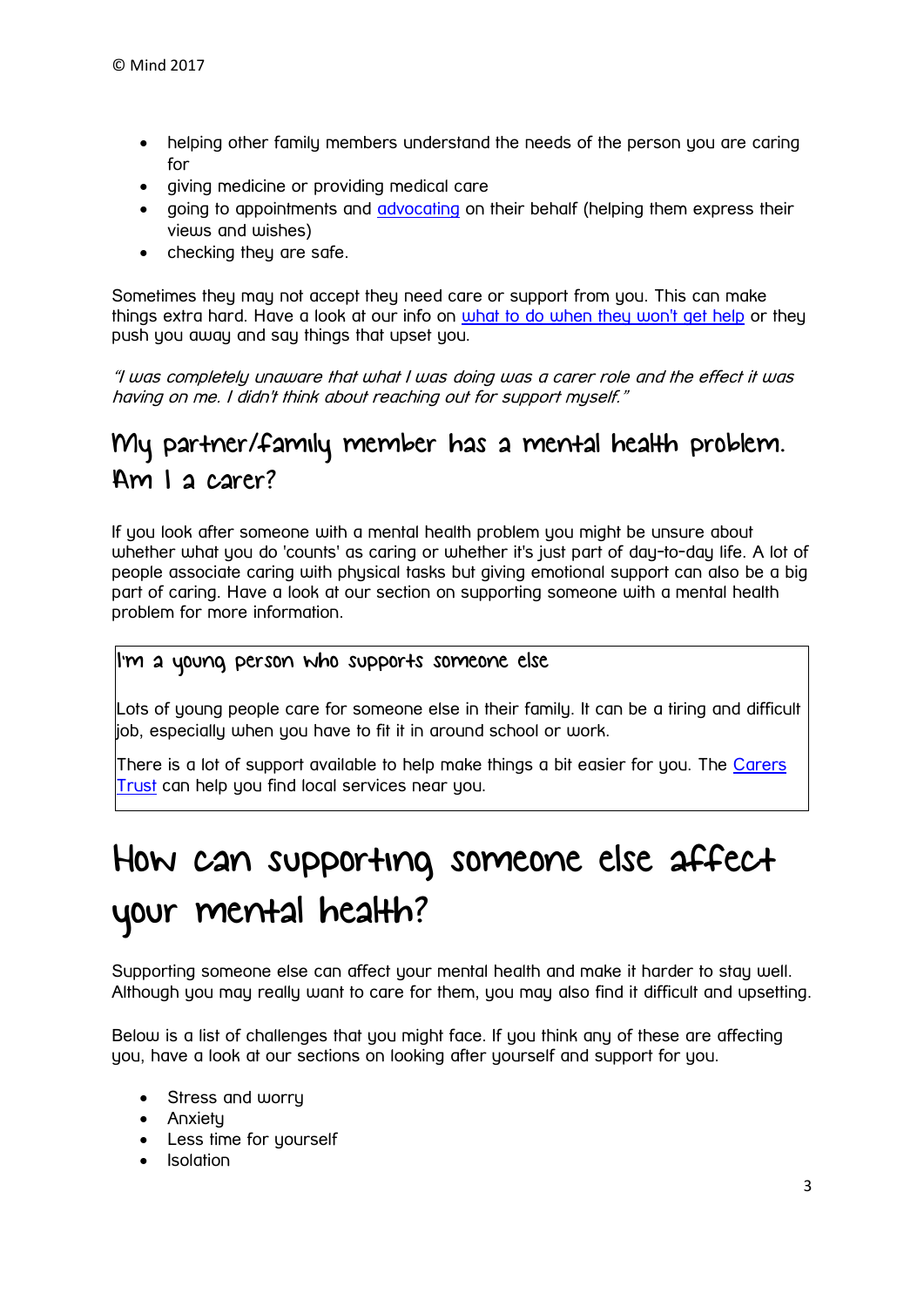- Money worries
- Lack of sleep
- Depression
- Frustration, anger and guilt
- Low self esteem

"I got no support and I didn't really know that there was anywhere or anyone I could turn to. It had a huge impact on my mental health. I developed obsessive compulsive disorder (OCD), anxiety and depression."

## Stress and worry

You may often feel [stressed and worried](https://www.mind.org.uk/information-support/tips-for-everyday-living/stress/#.WDb83dKLTct) if you're caring for someone else. You could spend a lot of time thinking about the impact of the illness and what will happen in the future. You might find it hard to switch off. If you feel this way over a long time, it can have a big impact on your mental health and you can become unwell.

## Anxiety

Many carers say that they feel a constant [anxiety](https://www.mind.org.uk/information-support/types-of-mental-health-problems/anxiety-and-panic-attacks/#.WD_6umSLQlI) about the person they care for. If your feelings of anxiety are strong or last for a very long time, they can become overwhelming.

## Less (or no) time for yourself

You'll probably have less time to look after yourself (for example being physically active, eating healthy food and relaxing). You may feel as though your health takes a back seat or you don't have time to get the help you need. Have a look at our section on looking after yourself and our information on the people and organisations that can help you.

"The hardest thing for me is I can never forget I am a carer. Even if I get some 'me time', first I have to organise alternative care and if I can't get it, I have to cancel what I wanted to do."

#### Isolation and loneliness

You might have less time to socialise or carry on with hobbies and interests. If you've given up work, you may not see the people you used to. You might find that the relationship with the person you look after has changed and you don't feel as close.

You might feel as though your life is very different and other people don't understand how you're feeling. You might find it hard to ask for help or to let people know you are a carer and why.

This can make you feel very [lonely.](https://www.mind.org.uk/information-support/tips-for-everyday-living/loneliness/) Over time, social isolation can lead to mental health problems like depression and anxiety.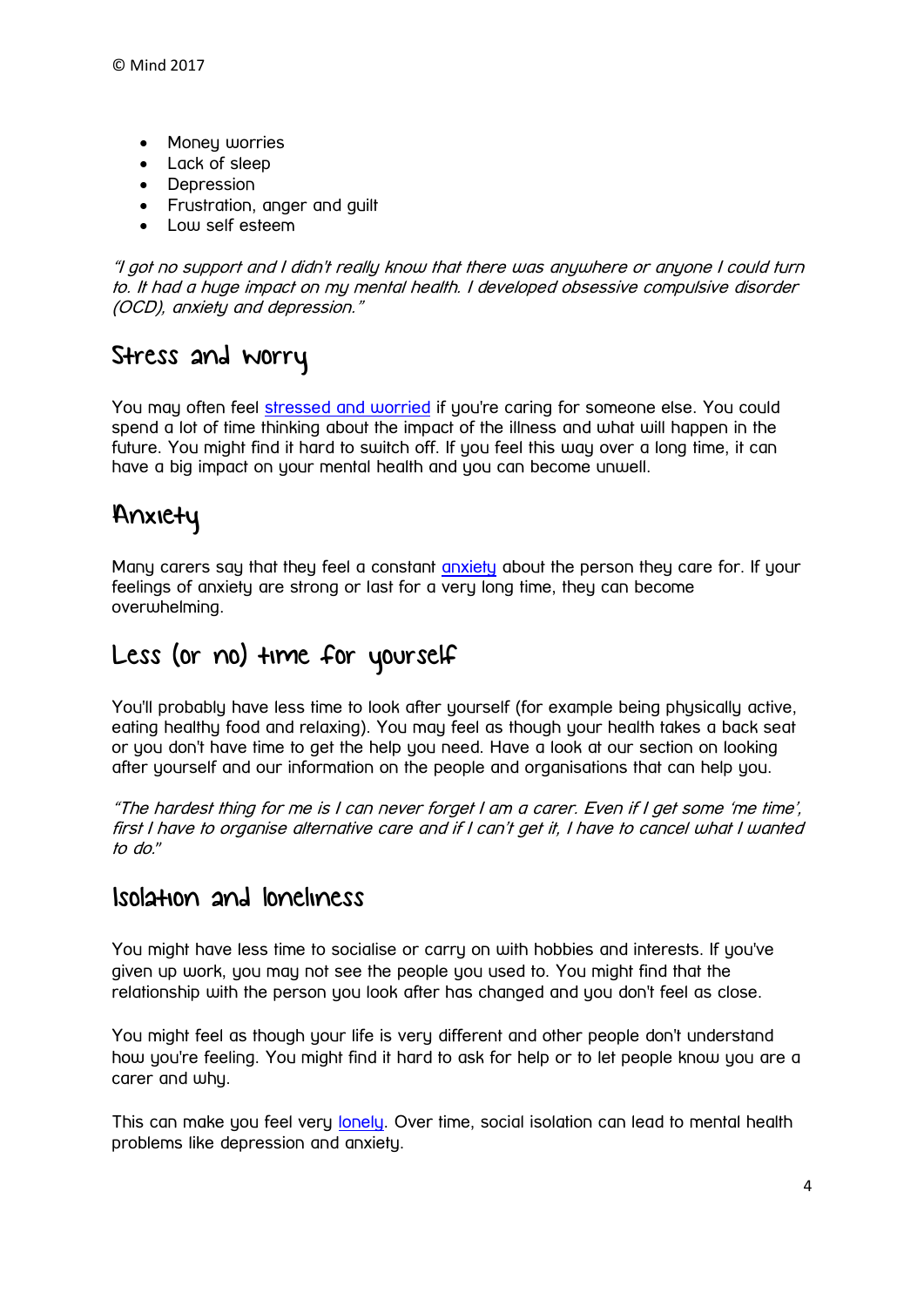## Money worries

You may have to pay for extra care, medical or travel costs. This can put a strain on your finances, especially if you're not getting enough financial support or benefits. You may have to cut down on work or juggle work and caring which can be difficult, especially if you are/were the main wage earner. [Debt and money worries can be linked to mental](https://www.mind.org.uk/information-support/tips-for-everyday-living/money-and-mental-health/)  [health problems.](https://www.mind.org.uk/information-support/tips-for-everyday-living/money-and-mental-health/)

#### Lack of sleep

If you're supporting someone who needs help at night – or you're very worried and stressed – you may not get as much sleep as you need. [Not getting enough sleep can](https://www.mind.org.uk/information-support/types-of-mental-health-problems/sleep-problems/)  [affect your mental health.](https://www.mind.org.uk/information-support/types-of-mental-health-problems/sleep-problems/)

#### Depression

You may find that the challenges you face when looking after someone else can make you feel low or [depressed.](https://www.mind.org.uk/information-support/types-of-mental-health-problems/depression/#.WDcIbtKLTcs) If you feel very frustrated or hopeless you may have thoughts of [harming yourself](https://www.mind.org.uk/information-support/types-of-mental-health-problems/self-harm/#.WDcIW9KLTcs) or [ending your life.](https://www.mind.org.uk/information-support/types-of-mental-health-problems/suicidal-feelings/#.WDcIoNKLTcs) You might also develop unhelpful coping strategies to deal with difficult feelings, such as using drugs or alcohol, or [eating more or](https://www.mind.org.uk/information-support/types-of-mental-health-problems/eating-problems/#.WDcI7tKLTcs)  [less than you need to.](https://www.mind.org.uk/information-support/types-of-mental-health-problems/eating-problems/#.WDcI7tKLTcs)

### Frustration, anger and guilt

You may feel frustrated, resentful or [angry](https://www.mind.org.uk/information-support/types-of-mental-health-problems/anger/#.WDcKMtKLTcs) – especially if you've given up parts of your own life. You might feel you have been given no choice about the situation.

You might end up directing this anger at family or at the person you support – which in turn could make you feel guilty.

#### Low self-esteem

Looking after someone else can have a big impact on your [self-esteem.](https://www.mind.org.uk/information-support/types-of-mental-health-problems/self-esteem/#.WDcKs9KLTcs) You might feel that all your time should be focused on them. You might lose confidence in yourself and your abilities to do anything except supporting someone else. If you have given up work, you may feel that you have lost an important part of yourself.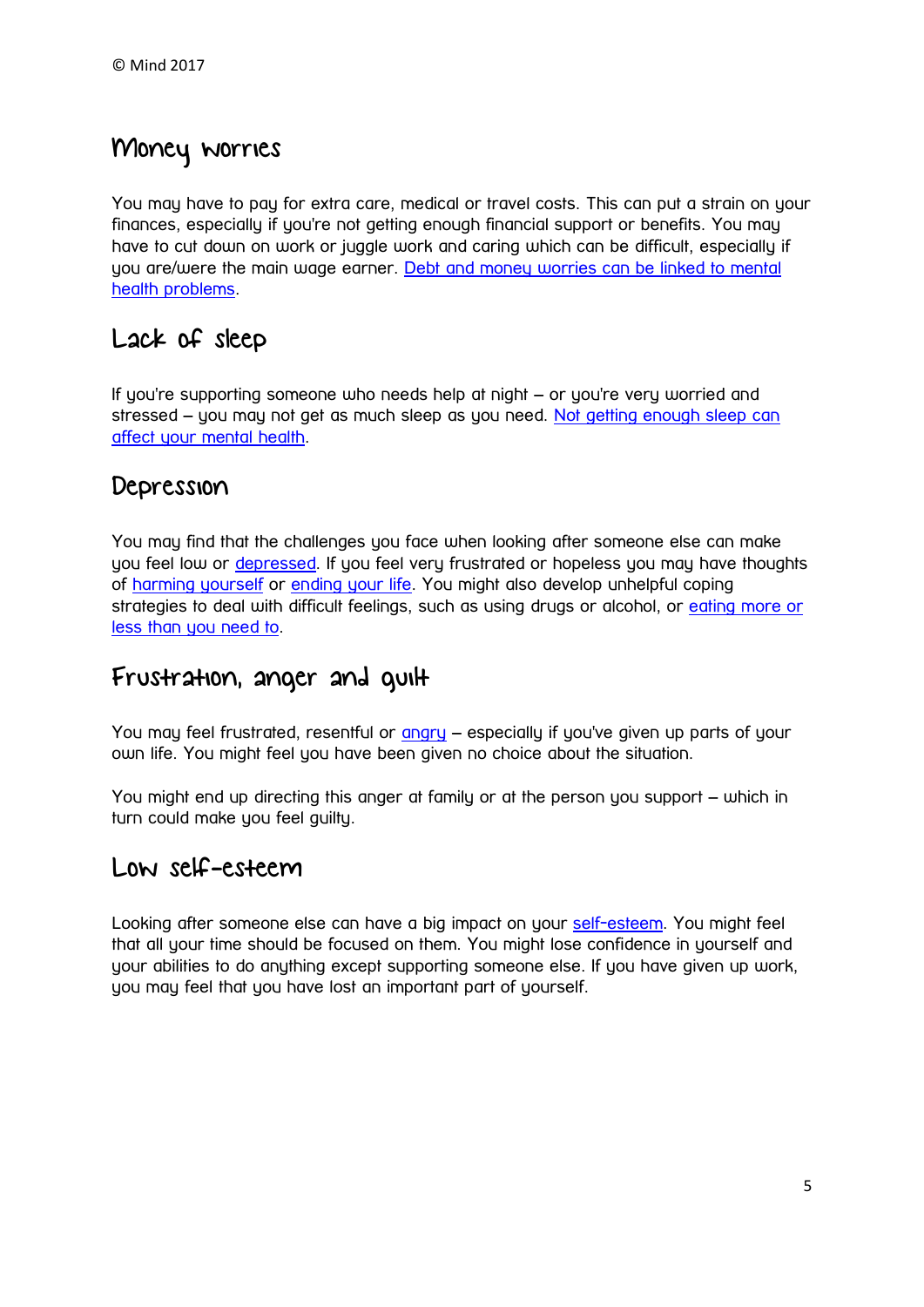#### The positive side of looking after someone else

As well as the challenges and difficulties caring for someone else might present, it can also be a really positive and rewarding experience to know you are helping someone else.

Some carers say that they feel they have learnt more about their own strengths and helped other people understand the illness, problem or disability. Others get a huge sense of satisfaction knowing that they are making a real difference to the life of the person they care for.

Through your experience of supporting someone else, you may find that you become more confident in dealing with other people and more understanding of others with problems.

Caring could also mean you become closer to friends and family or meet new people who can help.

"It isn't easy. There are times when it is desperate, exhausting and miserable. But overall I think we're stronger, more honest and more resilient as a [couple]."

## <span id="page-5-0"></span>Supporting someone with a mental health problem

If you support someone with a mental health problem, you may face slightly different or extra challenges. We've listed some of these challenges along with tips and suggestions that have helped other people.

- I've never really seen myself as a carer
- I don't think I help much
- I don't really understand what they are going through
- I'm worried I'm doing the wrong thing
- They won't get help but their behaviour is making life a struggle
- They push me away or say things that upset me
- Our relationship is changing
- It's really hard to get them the help they need
- I'm worried about their safety
- I'm worried about what other people think
- Caring for a young person with a mental health problem

"Caring for someone with a mental health condition is hard. The invisibility of the illness can make it feel like you're not a "real" carer. Trust me: you are. And you're making a huge difference to someone's life."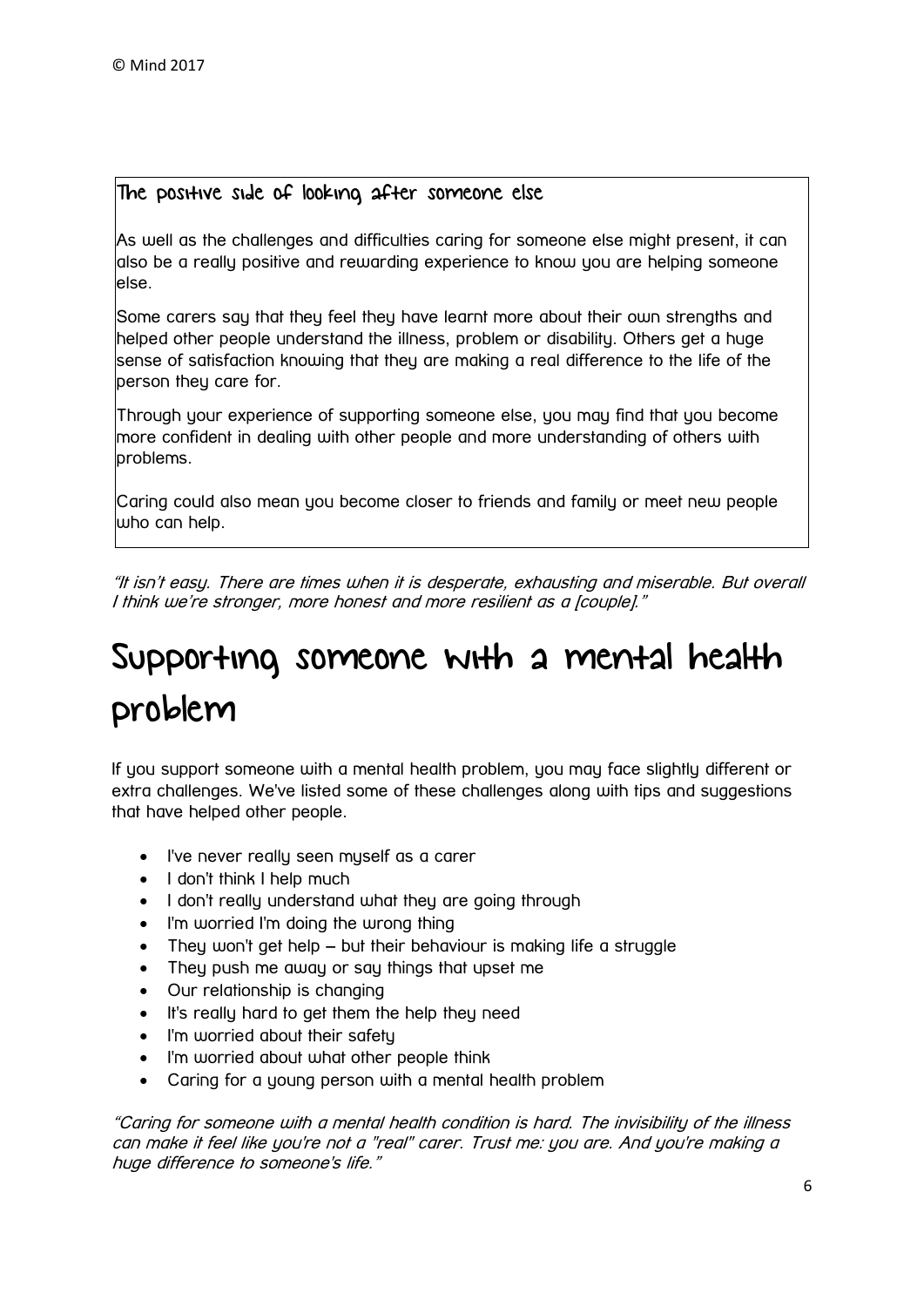## I've never really seen myself as a carer

If you don't do many physical caring tasks, you may not really see yourself as a carer. But there are lots of other ways you might support someone. For example you might:

- provide emotional support
- help them to manage day-to-day tasks
- support them when things are more challenging
- advocate for them
- encourage and support them to seek help
- make phone calls for them
- encourage them to feel confident about making decisions
- be there for them during treatment.

You may find that other people (for example family and friends) don't see you as a carer either. It may help to show them this information.

[Read Kate's blog on caring for her husband with bipolar.](https://www.mind.org.uk/information-support/your-stories/caring-for-my-husband-with-bipolar/#.WLmFmE2mmM8)

"While I helped him with the day-today things he found overwhelming, I also was mentally his carer too. I was combating his negativity every day, trying to cajole him into keeping going."

#### I don't think I help much

You may feel frustrated that you can't make someone feel better or as if you are not 'enough' to make them happy. But, like physical illness, mental health problems can affect anyone. No one can prevent someone else from having a mental health problem.

You're probably helping a lot more than you think. If possible, try talking to them about how you help already. Try to build up a clear idea about what you can do and accept parts that you can't do alone or things that you cannot change. Accepting what's possible and being aware of your limits can help you feel less helpless.

## I don't really understand what they are going through

If you haven't experienced a mental health problem, it can be difficult to understand what it's like. Ask them to try and explain – but remember it isn't always easy to describe. They may want to look at our [information,](https://www.mind.org.uk/information-support/a-z-mental-health/) [blogs](https://www.mind.org.uk/information-support/your-stories/) and [short films](https://www.youtube.com/user/MindWebteam) to find something that puts it into the right words for them.

You might find it helpful to have a look at these kinds of resources as well. Learning about a mental health problem and hearing from other people can really help you understand what someone is experiencing and how you can help.

[Read George's blog about how he came to understand his girlfriend's depression and](https://www.mind.org.uk/information-support/your-stories/how-i-came-to-understand-my-girlfriends-depression/#.WDcb1dKLTcs)  [how he supports her.](https://www.mind.org.uk/information-support/your-stories/how-i-came-to-understand-my-girlfriends-depression/#.WDcb1dKLTcs)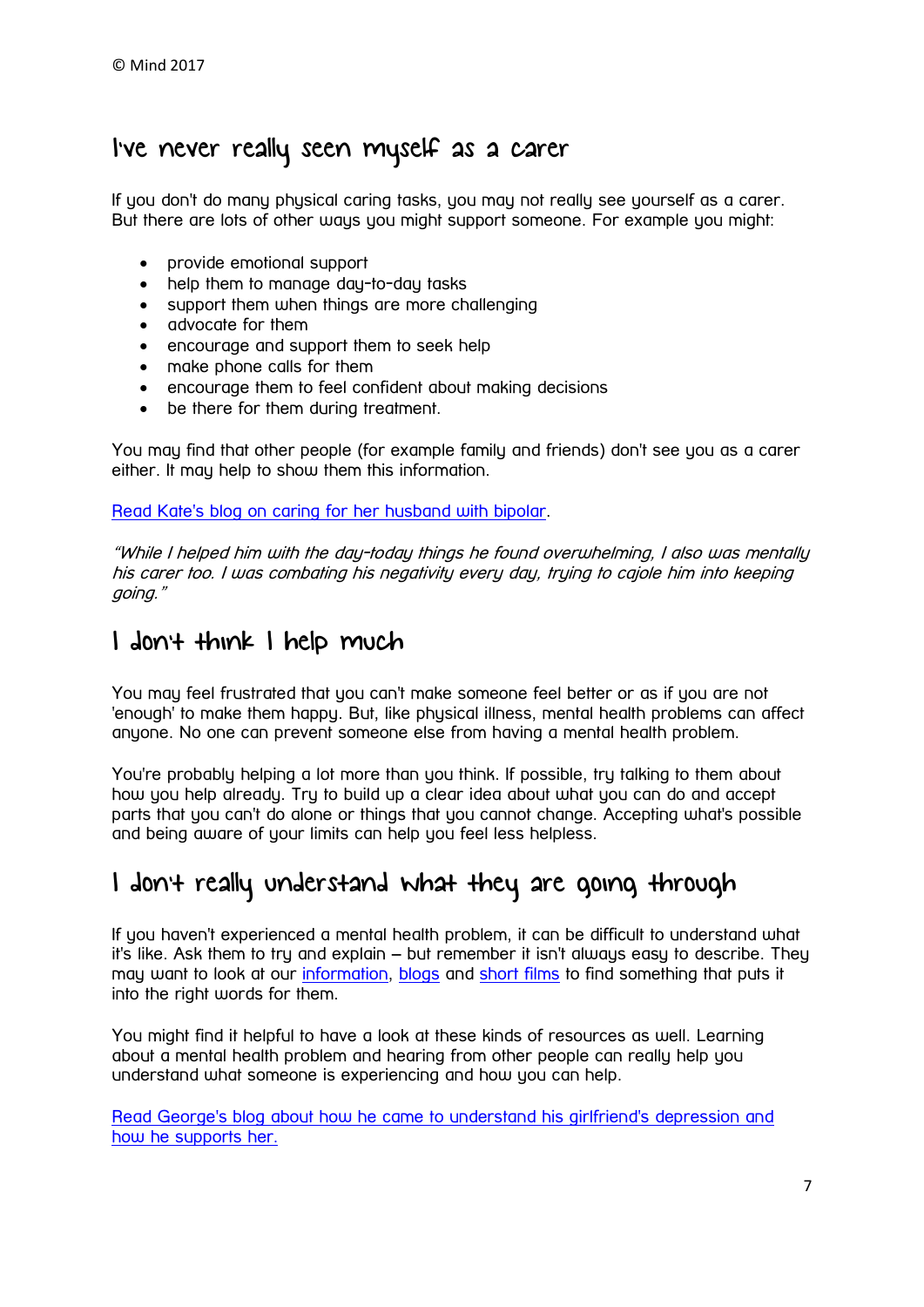### I'm worried I'm doing the wrong thing

It's hard to know how much care to give or what to do for the best. You may be worried that they're becoming too dependent on you or that things you do are not really helpful in the long term. All our online resources on different diagnoses have a section for [friends](https://www.mind.org.uk/information-support/helping-someone-else/)  [and family,](https://www.mind.org.uk/information-support/helping-someone-else/) which can be a good place to start.

The person you care for might not always be able to explain what would help in the moment. Some people find it helpful to set up little sustems for communicating – for example you could make colours stand for different needs, like this:

- Blue I love you but I need to be alone.
- Amber I can't talk but I do need company.
- Red I'm feeling angry and irritable but it's not because of you.
- Black I'm feeling vulnerable today.

When someone is unwell, it can sometimes be easier to say 'I'm feeling amber' than to find the words. Different things work for different people – try to find something that works for you both.

Some people won't feel willing or able to tell you when their mood has changed and what they need. This can make it really hard for you and it's understandable if you sometimes get things wrong. Over time you might find that you can interpret how they are feeling and what they need from their expressions and behaviour.

You might also find it helpful to seek out [online support](https://www.mind.org.uk/information-support/drugs-and-treatments/peer-support/what-kinds-of-peer-support-are-there/#online) from other people who have a mental health problem or who support someone else. For example, you could have a look at Mind's [Elefriends](https://www.mind.org.uk/information-support/support-community-elefriends/) community.

## They won't seek help  $-$  but their behaviour is making life a struggle

If you feel that they need support but can't or won't reach out for help, and won't accept any help you offer, it's understandable to feel frustrated, distressed and powerless.

It's important to accept that there are always limits to what you can do to support them.

Sometimes you might feel that you recognise signs they are becoming unwell before they do. You could try and prepare for this by making a list of signs together while they are well. This can make things easier to talk about when you do notice things changing. You may need to decide together how they want you to help if they get ill again.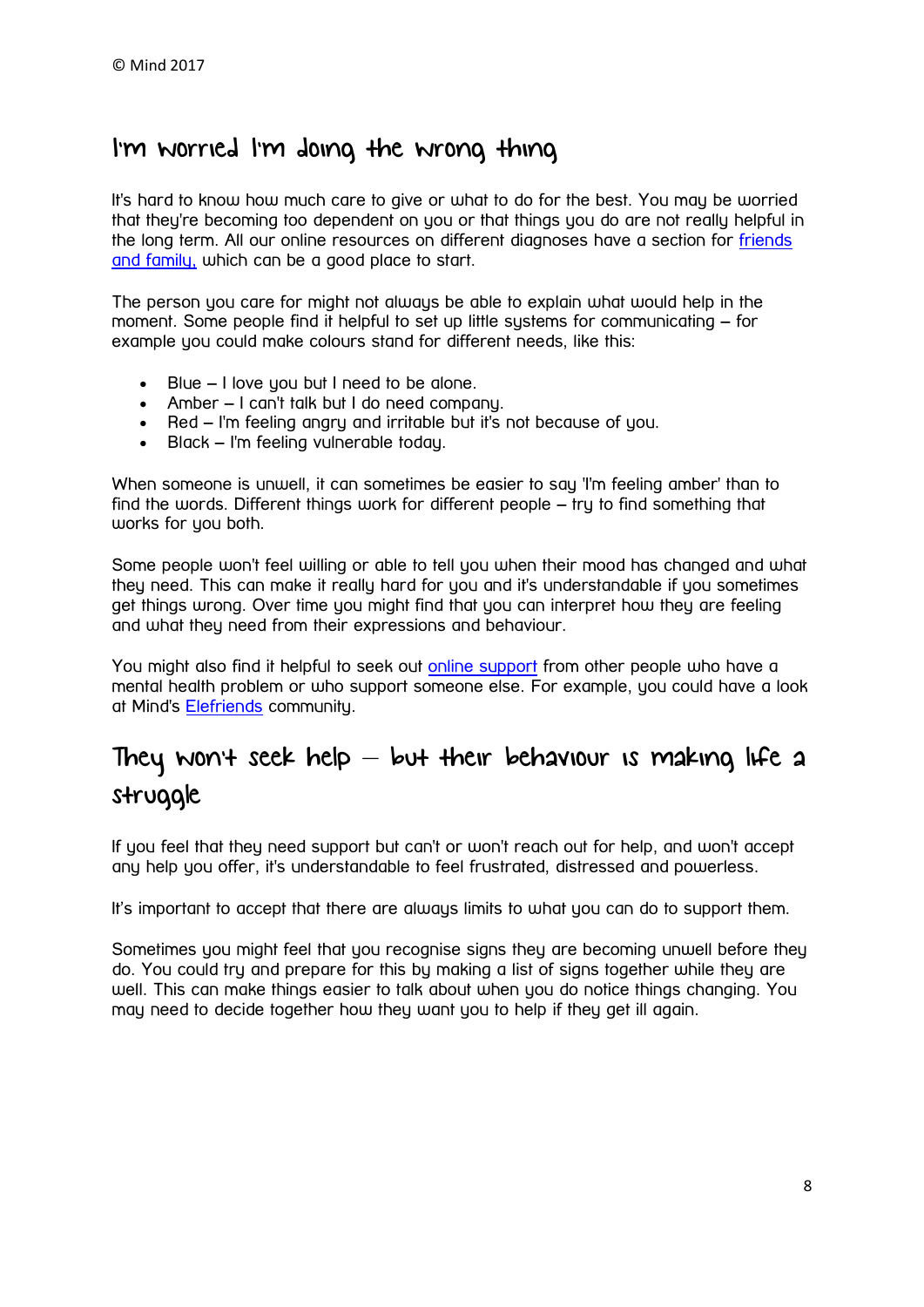#### Caring and confidentiality

You may feel as if you have the right to know more about their treatment. Not knowing may make you feel excluded or unable to help. The Royal College of Psychiatrists website has some useful information about *what information health professionals can* [share with you](http://www.rcpsych.ac.uk/healthadvice/partnersincarecampaign/carersandconfidentiality.aspx) and how you can make sure that you plan for times when they are unwell.

## They push me away or say things that upset me when they are unwell

You might find that they say or do upsetting things sometimes. It's easy to take difficult feelings out on the person you are closest to. They may push you away but get upset if you leave. They may find it harder to be patient or get angry more easily. They may even feel convinced that you [are a threat to them](https://www.mind.org.uk/information-support/types-of-mental-health-problems/paranoia/about-paranoia/) in some way.

It's understandable to be upset and hurt. Try to remember that they are dealing with difficult moods, emotions or experiences. Take some time out if you are finding things too difficult. It may also help to talk to friends, family or other carers for support.

Your mental health is important too. You need to decide how much support you can offer and when you need to put your own needs first.

#### Our relationship is changing

Mental health problems can affect moods, emotions and behaviours. It may feel as if their personality is changing and they're not the person they used to be. This can affect your relationship. You might find that your relationship feels unbalanced or that you only ever do 'caring' things together.

It can help to try and see the mental health problem as something separate from you both – an external challenge to deal with together.

[Read Clare's blog about how her and her husband manage their mental health together.](https://www.mind.org.uk/information-support/your-stories/managing-mental-health-in-a-relationship/#.WLmGFE2mmM8)

## It's really hard to get them the help they need

The mental health system is complicated and severely underfunded. You may find yourself having to fight for the right support for them. Our information on [supporting](https://www.mind.org.uk/information-support/guides-to-support-and-services/seeking-help-for-a-mental-health-problem/supporting-someone-else/?o=24608#.WD2SBdKLTcs)  [someone else to seek help](https://www.mind.org.uk/information-support/guides-to-support-and-services/seeking-help-for-a-mental-health-problem/supporting-someone-else/?o=24608#.WD2SBdKLTcs) may be useful. You may also find it helpful to have a look at our information on [advocacy.](https://www.mind.org.uk/information-support/guides-to-support-and-services/advocacy/what-is-advocacy/?o=10149#.WD2SLdKLTcs)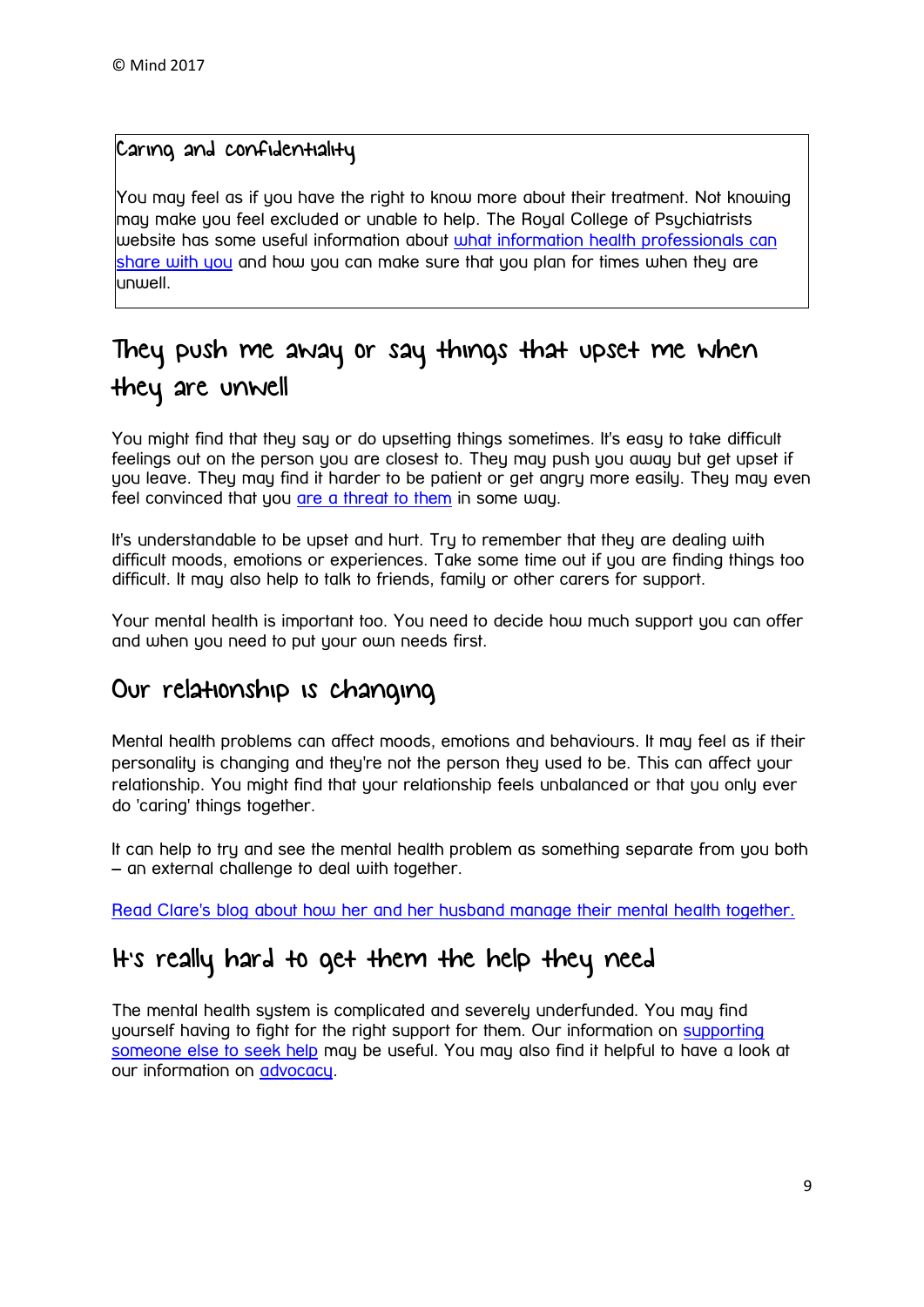## I'm worried about their safety

If you are worried that they may harm themselves or others, you may find it helpful to have a look at our information on [helping someone who is self-harming](https://www.mind.org.uk/information-support/types-of-mental-health-problems/self-harm/for-friends-and-family/#.WEaasdKLTcs%5D) and what you can [do in an emergency.](https://www.mind.org.uk/information-support/guides-to-support-and-services/seeking-help-for-a-mental-health-problem/supporting-someone-else/?o=24607#crisis)

It can be very emotionally draining to be worried about the safety of someone you love. It's important to make sure you [support yourself too.](https://www.mind.org.uk/information-support/types-of-mental-health-problems/suicide-supporting-someone-else/supporting-myself/#.WEaa8NKLTcs)

#### I'm worried about what other people think

You might be worried about how other people will treat them – or how they will treat you as a carer.

Stigma and misunderstanding can be upsetting, especially if it comes from friends or family, colleagues or even healthcare professionals. It can make mental health problems feel difficult to talk about but it's important to remember you are not alone.

Here are some options for you to think about:

- Show people Mind's information to help them understand more about mental health.
- Talk about your experience. [Sharing your story](https://www.mind.org.uk/information-support/your-stories/) can help improve people's understanding and change their attitudes.
- Know your rights. Our [pages on legal rights](https://www.mind.org.uk/information-support/legal-rights/) provide more information.
- Take action by campaigning with Mind. See our [campaigning page](https://www.mind.org.uk/news-campaigns/campaigns/) for details of the different ways you can get involved with helping us challenge stigma.

#### Looking after a young person with a mental health problem

Looking after a young person with a mental health problem can create additional strains and worries. You may blame yourself or feel helpless and frustrated that you can't help them feel better. You may bear the brunt of their emotions and anger.

It's common to think that as a parent you 'should' be able to cope – but you don't need to do this on your own and help is available. Talk to people around you and ask for their help, or if you don't have family, friends or a community that you feel you can turn to for support have a look at what help is available in your area.

<span id="page-9-0"></span>YoungMinds have some really helpful information in their [Parents Survival Guide](https://youngminds.org.uk/find-help/for-parents/parents-survival-guide/) and their [information for parents who are worried about their child.](https://youngminds.org.uk/find-help/for-parents/) They also have a [Parents Helpline](https://youngminds.org.uk/find-help/for-parents/parents-helpline/) you can contact for free confidential advice.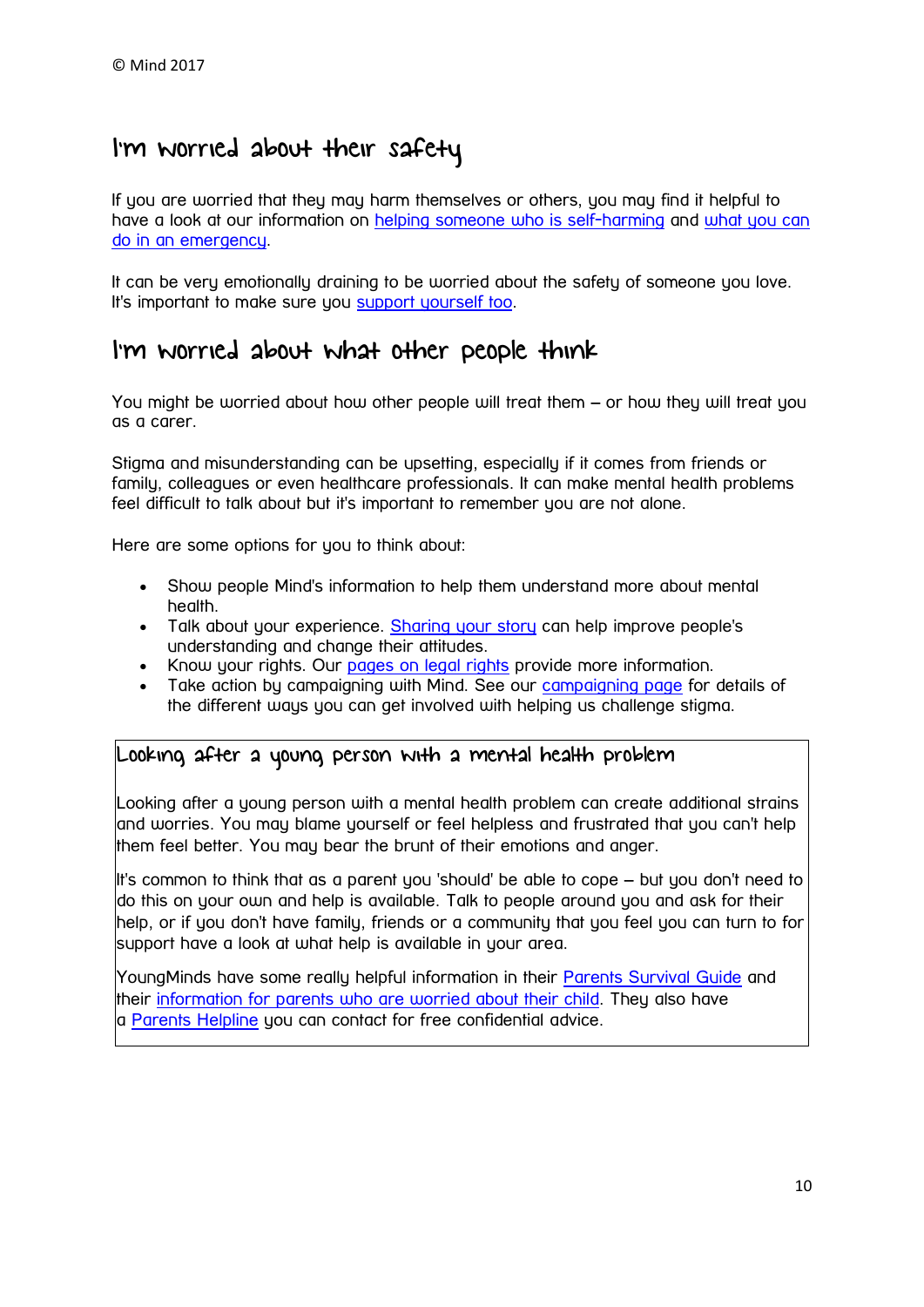## How can I look after myself?

As a carer you spend a lot of your time focusing on someone else. You may feel as if you just have no time at all for yourself. But looking after your own wellbeing is important for you and for them.

"The biggest thing for me is making time for myself, it is very easy to feel guilty about making time, and very difficult to do on a practical level."

Here are some suggestions that others have said they find helpful. Even just choosing one small thing to change might help you feel more able to cope.

- Talk about how you feel
- Ask for help if you need it
- Be realistic
- Stay organised
- Support their independence
- Find positives in your relationship
- Take a break and make time for yourself
- Get enough sleep
- Learn a relaxation technique
- Look after your physical health

You could also have a look at our information on [how to improve your mental wellbeing.](https://www.mind.org.uk/information-support/tips-for-everyday-living/wellbeing/#.WEAzWmSLQlI)

#### I'm at breaking point – help me

Sometimes the pressures of supporting someone else can build up until it feels as if you just can't cope any more. This is completely understandable and may be a sign that you need to try and look after yourself. If you are feeling desperate and in crisis, you won't be able to keep supporting someone else.

Try and take a small break. If that's impossible, have a moment to yourself and take some long deep breaths.

Knowing that things will get easier in the future can help you feel a little calmer. Have a look at our section on the people who can help you and think about who you could contact for support right now. It might help to make a note of your next steps so you feel more in control.

You can talk to the [Samaritans](http://www.samaritans.org/how-we-can-help-you) 24 hours a day. They are there to listen and to help you find a way through.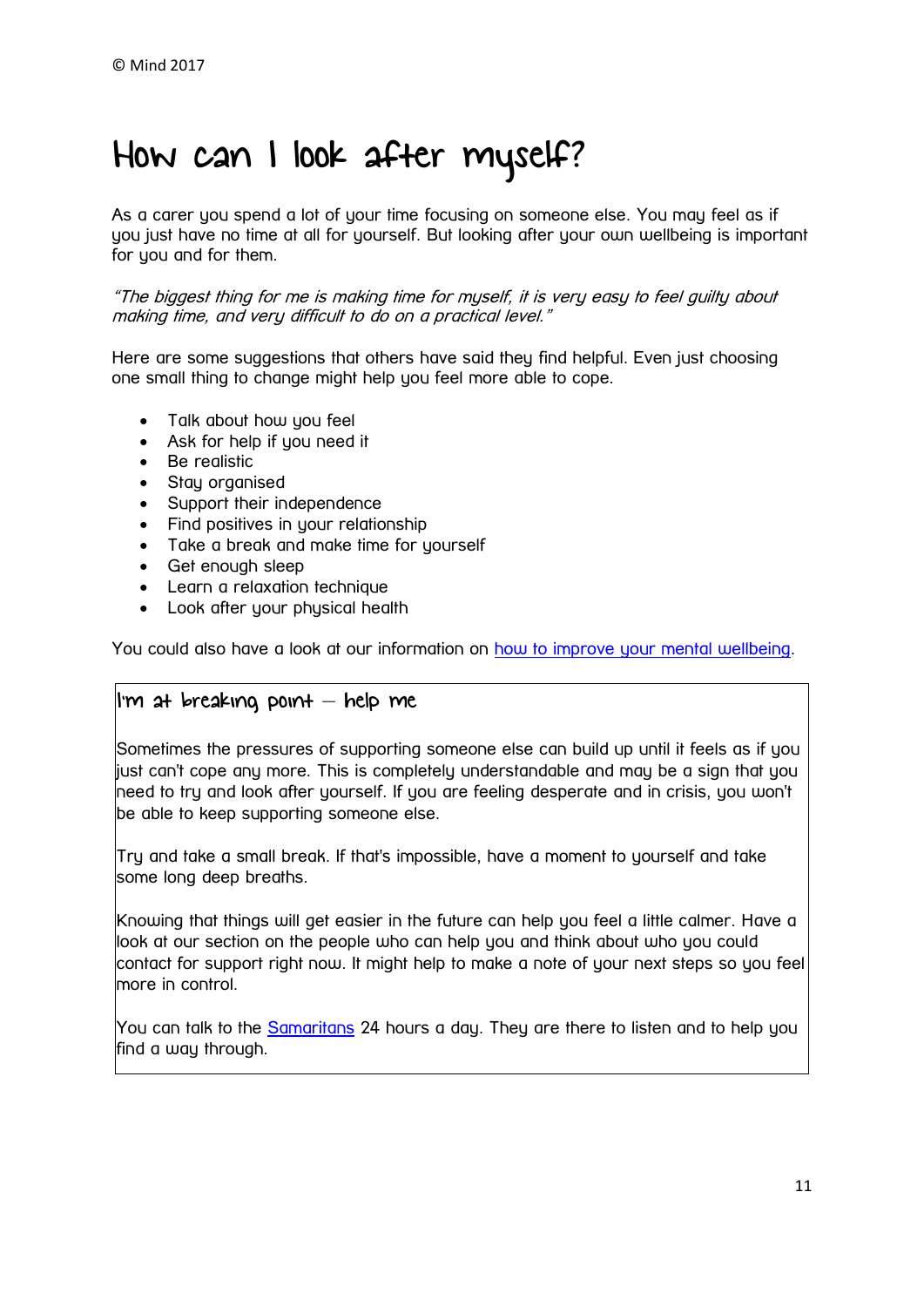## Talk about how you feel

It can be really important to have someone to talk to, especially if you are struggling to cope. You could:

- share your feelings with someone you trust this might be a family member or a friend
- join a [support group for carers](http://www.carersuk.org/help-and-advice/get-support/local-support?gclid=CPaJ8NOc09ACFS4o0wod9b0OWA)
- contact the [Carers UK helpline](http://www.carersuk.org/help-and-advice/talk-to-us)
- look for [someone to talk to online](https://www.mind.org.uk/information-support/tips-for-everyday-living/online-safety-and-support/#.WEA1cmSLQlI) for example on the [Carers UK](http://www.carersuk.org/forum)  [forum](http://www.carersuk.org/forum) or [Carers Trust online community.](https://space.carers.org/)

Not all these options will feel right for you. If you are feeling isolated or alone it might also help to have a look at our info on [coping with loneliness.](https://www.mind.org.uk/information-support/tips-for-everyday-living/loneliness/loneliness/?o=15405)

"Try to find someone you can be honest with about your feelings, without judgement."

### Ask for help if you need it

Most carers need some additional support. Think about whether family and friends could help you. People don't always know what they can do to help but may be happy to lend a hand if you can tell them what you need.

Your employer may also be able to help more than you think. You have a right to ask for flexible working hours if you have caring responsibilities.

You might also find it useful to have a look at our section on people and places who can help you.

"Respite is possible – and necessary. You can't give your all as a carer – you just can't. You have to save a bit of yourself just for you."

#### Be realistic

If you take on too much, you may feel as if you never achieve anything. If you have a clear idea about what you can do, and accept the parts that you can't change or do alone, you may feel more able to cope. You could try to:

- make a list of all the support the person you are caring for needs
- identify (with them if possible) what you can do and what you need help with
- think about how you'll be able to tell when you need a break and write this down too.

## Stay organised

Staying organised can help you feel more in control. You could keep a schedule or planner of your daily routine and make sure that you keep all important information and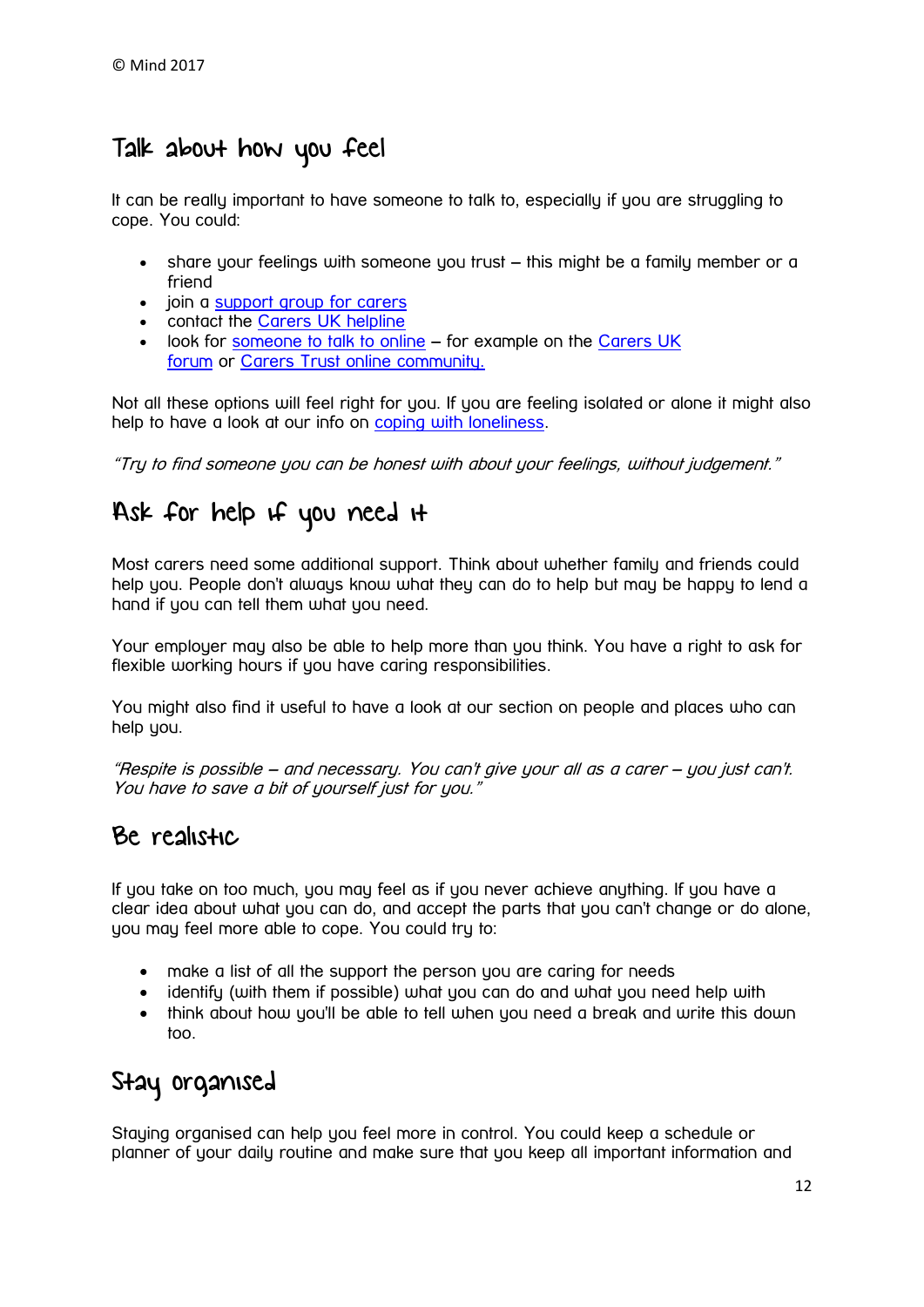medication in one place. But don't beat yourself up if you get muddled or things get lost. You've got a lot to think about.

It may also help to let someone else (a friend, family member or paid worker) know where the information is and what to do if you become unwell yourself.

### Support their independence

Work with them to see how they can help themselves and work out what support they need from you and whether there are times that they can cope on their own.

It's important to help them have some control over their care. You may find this means taking a step back or supporting decisions that are not what you would do. But it can also mean that you are able to find a balance in your relationship and perhaps a little more time for yourself.

#### Find positives in your relationship

Looking after someone can change your relationship with them. Sometimes you may feel close and connected but at other times you may feel angry and irritated. It can help to talk openly and honestly to find way of coping together. Try to:

- think of yourself as their friend, partner or family member first and foremost
- talk together about how to strengthen positive parts of your relationship
- do nice things together as well as day to day responsibilities.

You may also find it helpful to look at the [Carer's Trust relationship guide.](http://relationships.carers.org/)

#### Take a break and make time for yourself

Try and take a break, especially if you are worried about your own mental health. You may not be able to take a break every time you need one but it's important to have some time that's yours. The Carer's Trust has more information about [the help you can get to](https://carers.org/article/getting-break)  [take a break.](https://carers.org/article/getting-break)

You may need an hour or two to clear your head or a day to help you feel more rested. You could go out, take a bath or turn your phone off for an agreed period of time. Try to make time for things you enjoy.

#### "I run and wonder how many of the other runners I see out are running away from difficulties! Never compare yourself to others, at best we are all muddling along."

If possible, try and plan regular breaks into your routine. This can help you make plans in advance, give you something to look forward to and make sure the person you look after knows what to expect.

Sometimes you may need a longer break, especially if you are worried that you are becoming unwell.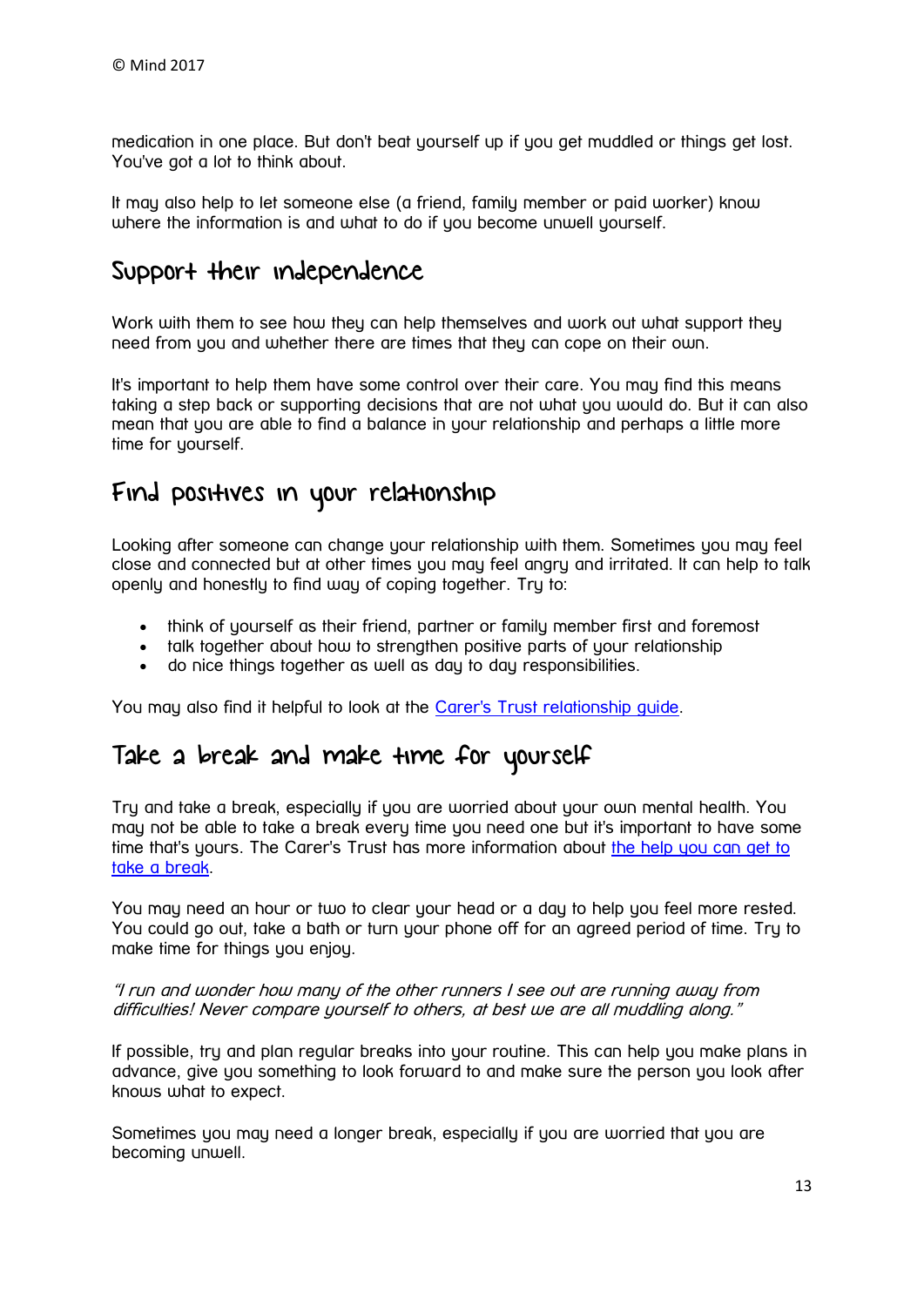"I cared for my husband for many years with no support. I wish I'd known there was help and how to access it sooner. I would also have looked after my own wellbeing as a priority and maintained my friendships and family relationships."

### Get enough sleep

Lack of sleep can make it more difficult to cope with day to day challenges and can make stress and depression worse. Have a look at our pages on [how to cope with sleep](https://www.mind.org.uk/information-support/types-of-mental-health-problems/sleep-problems/)  [problems.](https://www.mind.org.uk/information-support/types-of-mental-health-problems/sleep-problems/)

#### Learn a relaxation technique

Relaxation techniques can help you feel more rested. Have a look at our pages on [relaxation.](https://www.mind.org.uk/information-support/tips-for-everyday-living/relaxation/#.WEBN5WSLQlI) Most of these techniques can be done for just a few minutes each day.

### Look after your physical health

It's important to try and make time to look after your physical health as best you can. Try and eat as healthily as you can and do some kind of regular physical activity. Our information pages on [food and mood](https://www.mind.org.uk/information-support/tips-for-everyday-living/food-and-mood/#.WLl9PU2mmM8) and [physical activity](https://www.mind.org.uk/information-support/tips-for-everyday-living/physical-activity-sport-and-exercise/#.WEBQpWSLQlI) has suggestions to help you fit things into a busy daily routine.

"I have come up with my own saying, which is "you have to make your own normal". Your life changes so much as a carer and you have to make a new life for yourself. You do not want to feel excluded from life, so you make your own normal."

## <span id="page-13-0"></span>What support can I get?

There are organisations who can help make things easier for you. In this section we have listed some places and people who could offer you extra support.

Unfortunately, lack of funding means it isn't always easy to get the support you deserve – and some services are only available in certain places. However, it's worth finding out more about your options.

#### Stay aware of your mental health

- [Your GP.](https://www.mind.org.uk/information-support/guides-to-support-and-services/seeking-help-for-a-mental-health-problem/where-to-start/#who) It's always ok to seek help, even if you are not experiencing a specific mental health problem. Our page on [seeking help for a mental health problem](https://www.mind.org.uk/information-support/guides-to-support-and-services/seeking-help-for-a-mental-health-problem/#.WEBUdmSLQlI) has more information about how your GP can help and what might happen in an appointment.
- [Talking treatments](https://www.mind.org.uk/information-support/drugs-and-treatments/talking-treatments/#.WEBXiGSLQlI) give you time to talk about your worries and explore difficult feelings with a trained professional. You might find it helpful to have space to talk about how looking after someone else affects you, without having to feel guilty for expressing the difficult or frustrating parts.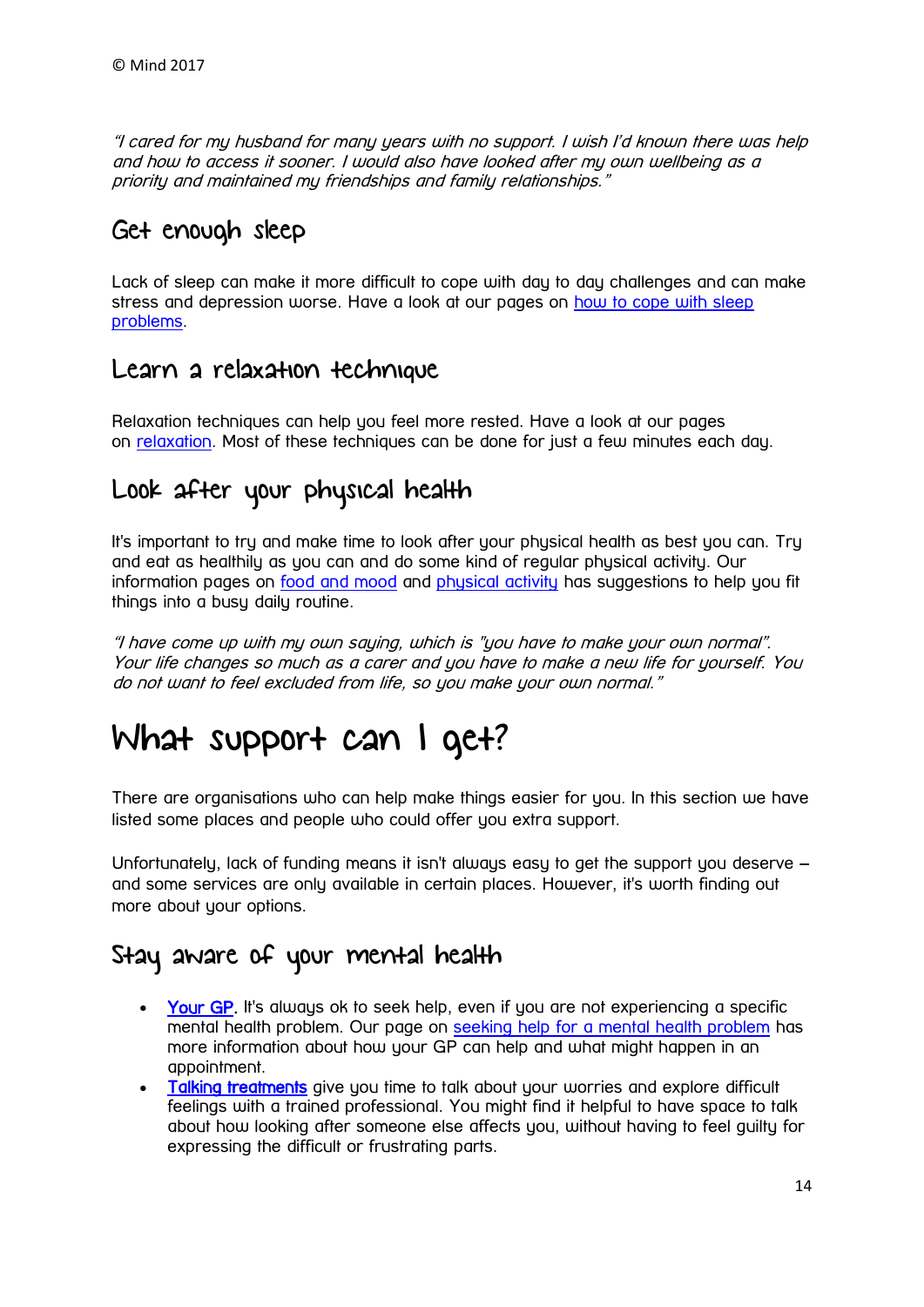• [Resources in our mental health A](https://www.mind.org.uk/information-support/a-z-mental-health/)–Z can give you a lot of specific advice about getting help for different mental health problems.

"I looked after my friend who was suicidal for weeks, not knowing what to do to help. When I was finally at the end of my tether, I called Samaritans. I didn't realise they were able to help me too. After a relatively short phone call I was pointed in the right direction to get help for my friend and also for me."

## Practical help

- Social care support. Social services may be able to provide support for you and the person you are looking after. The kind of support you are offered will depend on your needs and the needs of the person you are looking after. This will be decided through a carers assessment. For more information about carers assessments, see our legal page on [\(adult\) carers' social care rights.](https://www.mind.org.uk/information-support/legal-rights/health-and-social-care-rights/carers-social-care-rights/) You can also find more information for both adult and young carers on the [Carers UK website.](http://www.carersuk.org/help-and-advice/practical-support/getting-care-and-support/carers-assessment)
- Financial support. You may be able to get some money to help you. This could include carers allowance and/or housing and council tax benefits. The person that you care for may also be entitled to some benefits. Benefits and financial support can be complicated and they are not always easy to apply for. You might find it helpful to use [Turn2us](https://www.turn2us.org.uk/Your-Situation/Carers) to check what benefits or grants you might be eligible for. [Citizens Advice](https://www.citizensadvice.org.uk/) can help if you are having problems.
- Respite care. You may be entitled to support to help you have a break. If you have a carer's assessment it should include information about respite care. Some voluntary organisations can also help. [NHS Carers Direct](http://www.nhs.uk/conditions/social-care-and-support-guide/pages/carers-direct-helpline.aspx) has a database of local support services.
- Support at work. If you are finding it hard to balance paid employment with looking after someone else, you have a right to ask your employer about flexible working arrangements. This could involve going part time, changing your work pattern or job sharing. You are also entitled to reasonable time off work to deal with emergencies. NHS Carers Direct has more information about [your rights at work.](http://www.nhs.uk/conditions/social-care-and-support-guide/pages/employment-rights-for-carers-flexible-working-unpaid-leave.aspx)
- Technology is being developed to make it easier to look after someone else. Carers UK has information on these [new technologies](http://www.carersuk.org/help-and-advice/equipment-and-technology) and how they could help you.

"My GP says caring is a marathon not a sprint, so pace yourself accordingly!"

## <span id="page-14-0"></span>Useful contacts

#### Mind's services

Helplines – all our helplines provide information and support bu phone and email. Our Blue Light Infoline is just for emergency service staff, volunteers and their families.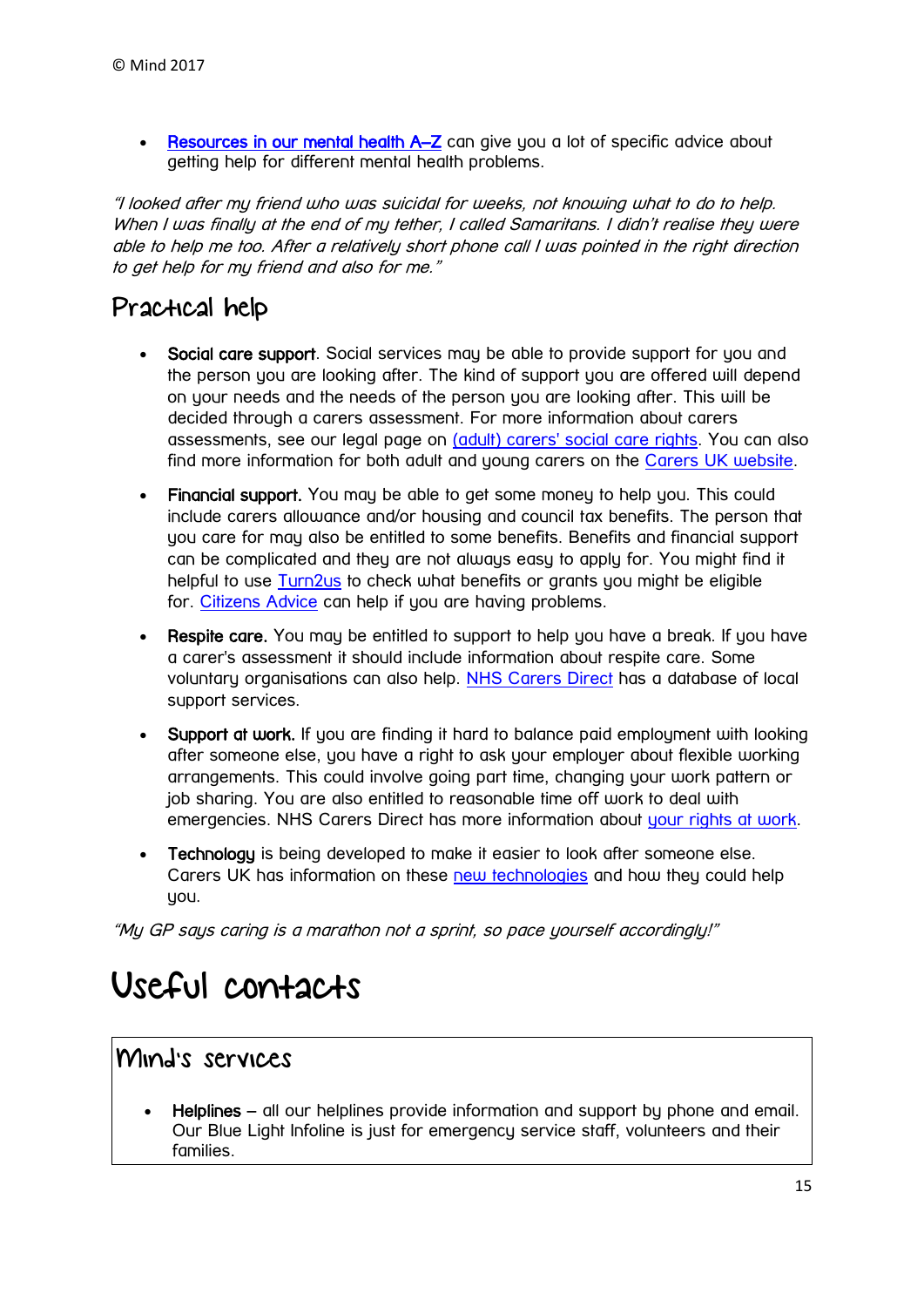- $\circ$  Mind's Infoline 0300 123 3393, info@mind
- $\circ$  Mind's Legal Line 0300 466 6463, legal@mind
- o Blue Light Infoline 0300 303 5999, bluelightinfo@mind
- Local Minds there are over 140 local Minds across England and Wales which provide services such as [talking treatments,](https://www.mind.org.uk/information-support/drugs-and-treatments/talking-treatments/) [peer support,](https://www.mind.org.uk/information-support/drugs-and-treatments/peer-support/) and [advocacy.](https://www.mind.org.uk/information-support/guides-to-support-and-services/advocacy/) [Find](https://www.mind.org.uk/information-support/local-minds/)  [your local Mind here,](https://www.mind.org.uk/information-support/local-minds/) and contact them directly to see how they can help.
- Elefriends is a supportive online community for anyone experiencing a mental health problem. See our [Elefriends page](https://www.mind.org.uk/elefriends/) for details.

#### Carers Trust

#### [carers.org](http://www.carers.org/)

Information and support for carers. They've also produced a resource called The Carers [Trust Relationship Guide.](http://relationships.carers.org/)

#### Carers UK

0808 808 7777 [carersuk.org](http://www.carersuk.org/) advice@carersuk.org Independent information and support for carers.

#### Citizens Advice

[citizensadvice.org.uk](http://www.citizensadvice.org.uk/) Advice on legal issues, money and other problems.

#### **Elefriends**

[elefriends.org.uk](https://www.elefriends.org.uk/) A supportive online community where you can be yourself.

#### NHS Choices: Carers Direct

0300 123 1053 [nhs.uk/carersdirect](http://www.nhs.uk/carersdirect/Pages/CarersDirectHome.aspx) Information from the NHS on support available to carers.

#### Rethink Mental Illness

0300 5000 927 [rethink.org](https://www.rethink.org/) Information for carers including a carer's assessment pack, message board and sibling support network.

#### Royal College of Psychiatrists

[rcpsych.ac.uk](http://www.rcpsych.ac.uk/) Advice and information to improve the lives of people with mental illness.

#### **Samaritans**

Freepost RSRB-KKBY-CYJK Chris PO Box 90 90 Stirling FK8 2SA 24-hour helpline: 116 123 (freephone) jo@samaritans.org